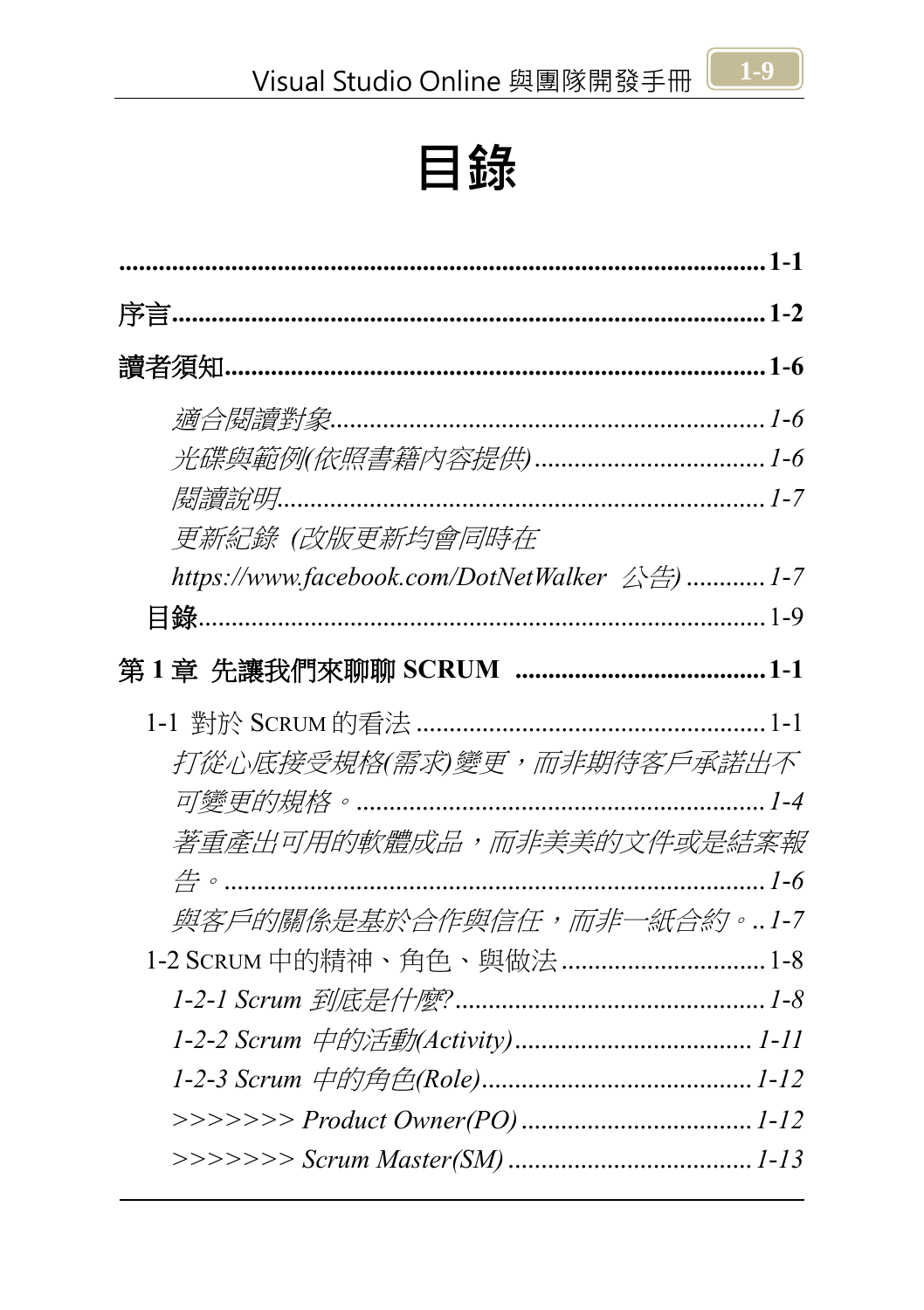[1-10]<br>董大偉的私房書

| >>>>>>>> Team Members (專案成員)1-14             |  |
|----------------------------------------------|--|
| >>>>>>> Stakeholders (利益相關者 / 利害關係人)         |  |
|                                              |  |
|                                              |  |
|                                              |  |
|                                              |  |
| 2-1 從 KICK-OFF 開始(建立第一個專案)  2-22             |  |
|                                              |  |
| Step 2. 安排與設定專案的 Iterations 2-28             |  |
| Step 3. 安排與設定專案的 Team 或 Area 2-31            |  |
|                                              |  |
|                                              |  |
|                                              |  |
|                                              |  |
|                                              |  |
|                                              |  |
|                                              |  |
| 2-3-4 Backlog 的異動 Alert(Notification)機制 2-54 |  |
| 2-3-5 對應 Backlogs 與 Feature 之間的關係 2-58       |  |
|                                              |  |
| 2-3-7 關於 Description 的撰寫(未完)  2-61           |  |
|                                              |  |
|                                              |  |
|                                              |  |
|                                              |  |
|                                              |  |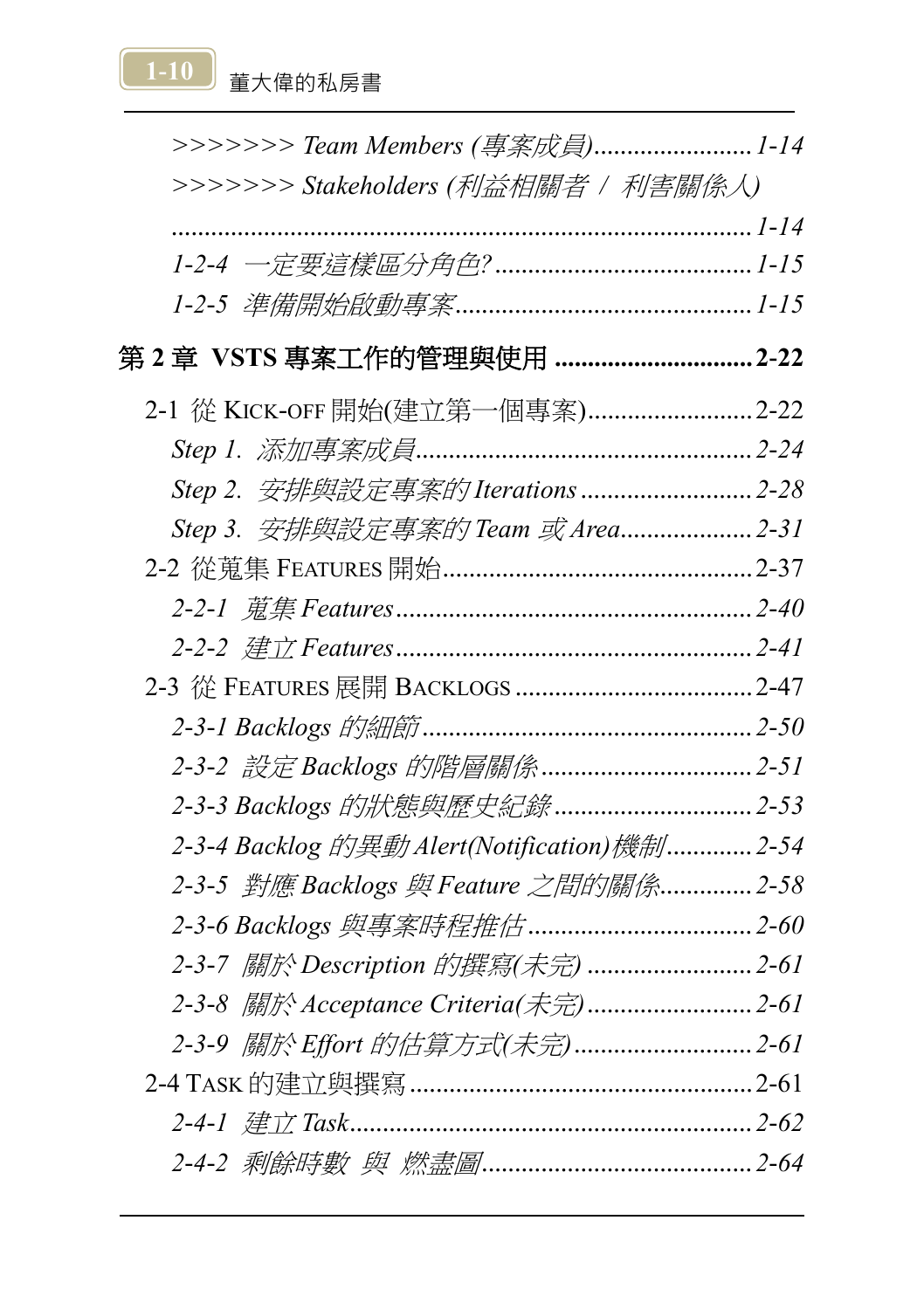

| 2-6-1 累計流量圖(Cumulative Flow Diagram) 2-74   |  |
|---------------------------------------------|--|
|                                             |  |
|                                             |  |
| 第 3 章  SCRUM 專案週期性工作與會議3-90                 |  |
| 3-1 SCRUM 中 SPRINT 的周期性工作 ……………………………3-90   |  |
|                                             |  |
|                                             |  |
|                                             |  |
|                                             |  |
|                                             |  |
|                                             |  |
|                                             |  |
|                                             |  |
|                                             |  |
|                                             |  |
| 3-4 DEMO MEETING (SPRINT REVIEW)  3-111     |  |
| 3-5 透過 REQUEST FEEDBACK 取得 STAKEHOLDERS 的反饋 |  |
|                                             |  |
|                                             |  |
|                                             |  |
|                                             |  |
|                                             |  |
| 3-7 BACKLOGS REFINEMENT(尚未完成)3-133          |  |
|                                             |  |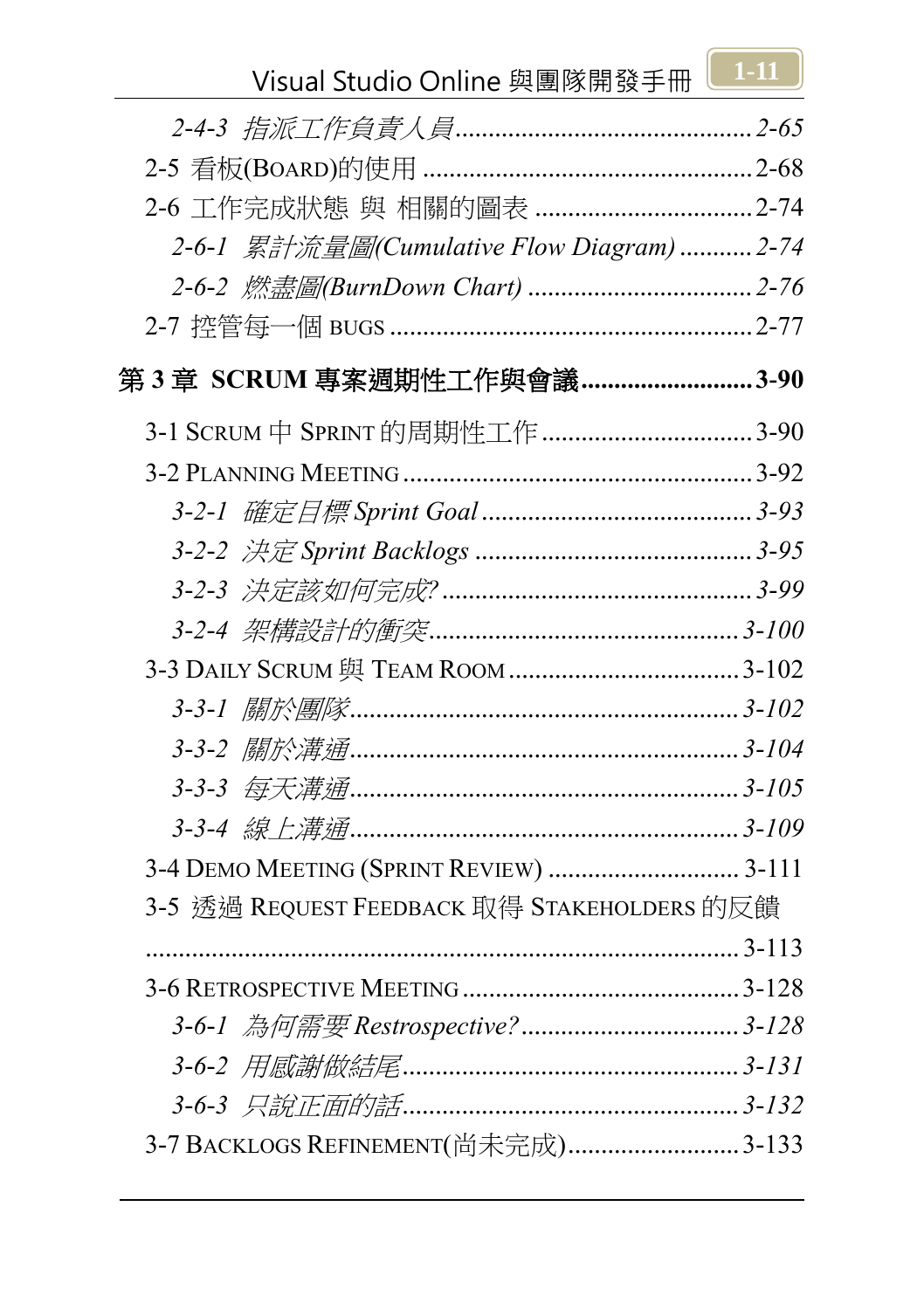1-12 **董大偉的私房書** 

| 3-8-3 Team Members (Developers) 3-134    |  |
|------------------------------------------|--|
|                                          |  |
|                                          |  |
|                                          |  |
| 第 4 章 TFS/VSTS 程式碼版控(尚未完成)  4-139        |  |
|                                          |  |
|                                          |  |
|                                          |  |
|                                          |  |
|                                          |  |
|                                          |  |
|                                          |  |
|                                          |  |
|                                          |  |
|                                          |  |
|                                          |  |
| 4-3-3 簽入與 work item 之間的關係 4-143          |  |
|                                          |  |
|                                          |  |
|                                          |  |
| 4-4 在 VSTS 項目中有多個 VS 方案(SOLUTION)  4-143 |  |
|                                          |  |
| 4-4-2 規劃在 VSTS 項目中的多個方案 4-144            |  |
|                                          |  |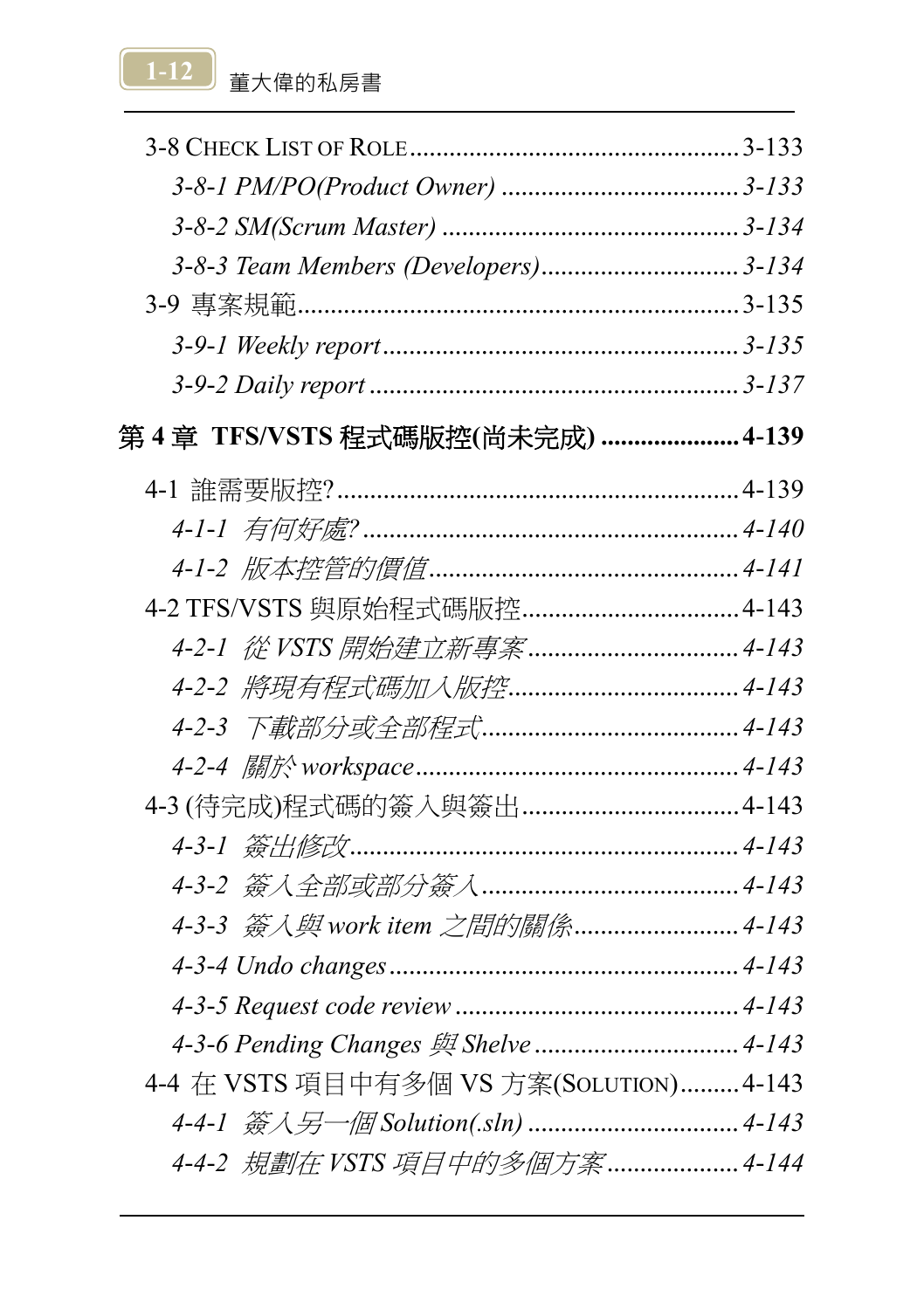

## Visual Studio Online 與團隊開發手冊 **1-13**

| 4-5-3 佈署到雲端時的預覽與比較 4-144                       |  |
|------------------------------------------------|--|
|                                                |  |
| 第5章 建置、測試、持續整合與交付 5-145                        |  |
|                                                |  |
|                                                |  |
|                                                |  |
|                                                |  |
|                                                |  |
|                                                |  |
|                                                |  |
| 5-2-3 Last Minutes Integration Surprises 5-146 |  |
|                                                |  |
|                                                |  |
| 5-3-2 透過 Check in 來觸發 Build 5-154              |  |
|                                                |  |
| 5-3-4 關於 Build Process Template 的細項設定(尚未完成)    |  |
|                                                |  |
| 5-4 將 STYLECOP 整合進 CHECK-IN POLICY  5-158      |  |
|                                                |  |
| 5-4-2 將 StyleCop 設為 Check-In Policy 5-163      |  |
|                                                |  |
| 5-5 將 CHECK RULES 整合進 CI BUILD  5-179          |  |
|                                                |  |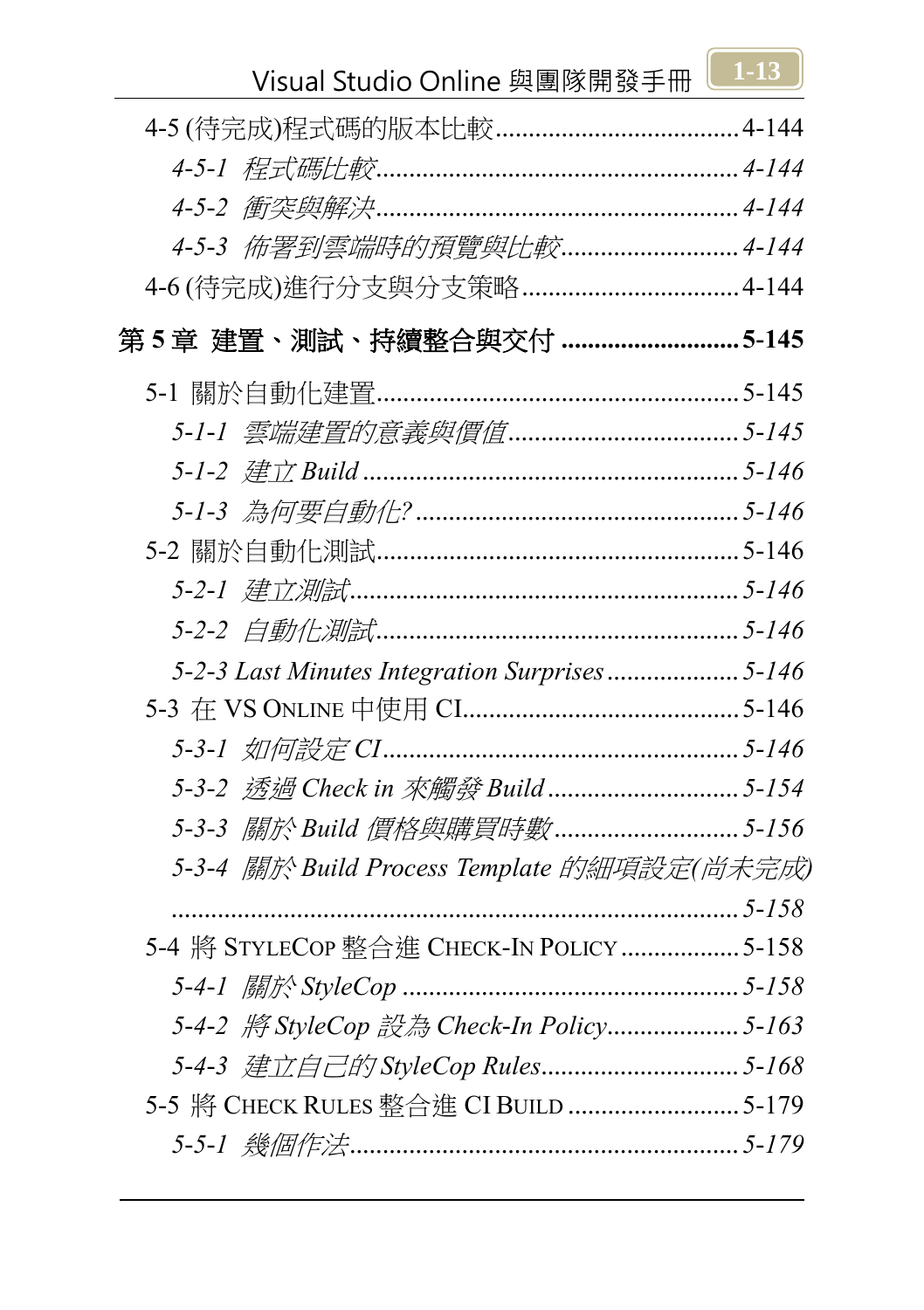

| 5-6 配合 WINDOWS AZURE WEBAPPS 達成 CD 5-187                  |  |
|-----------------------------------------------------------|--|
|                                                           |  |
| 5-6-2 建立測試、開發、候選環境5-190                                   |  |
|                                                           |  |
|                                                           |  |
| 5-6-5 $\frac{d}{d\theta}$ 5-6-5 $\frac{d}{d\theta}$ 5-200 |  |
| 第6章 VSTS 開發人員的密技(尚未完成) 6-202                              |  |
| 6-1 (待完成)管理用戶的反饋(FEEDBACK) 6-202                          |  |
|                                                           |  |
| 6-2 (待完成)WORK ITEMS(BACKLOGS)處理進度查詢與報表                    |  |
|                                                           |  |
| 6-3 (待完成)從工時計算專案(或人員)成本  6-202                            |  |
|                                                           |  |
|                                                           |  |
| 第7章 透過框架設計提升 SCRUM(尚未完成)7-203                             |  |
|                                                           |  |
|                                                           |  |
|                                                           |  |
|                                                           |  |
|                                                           |  |
| 7-1-5 誰該做架構設計?何時該做架構設計? 7-209                             |  |
|                                                           |  |
|                                                           |  |
|                                                           |  |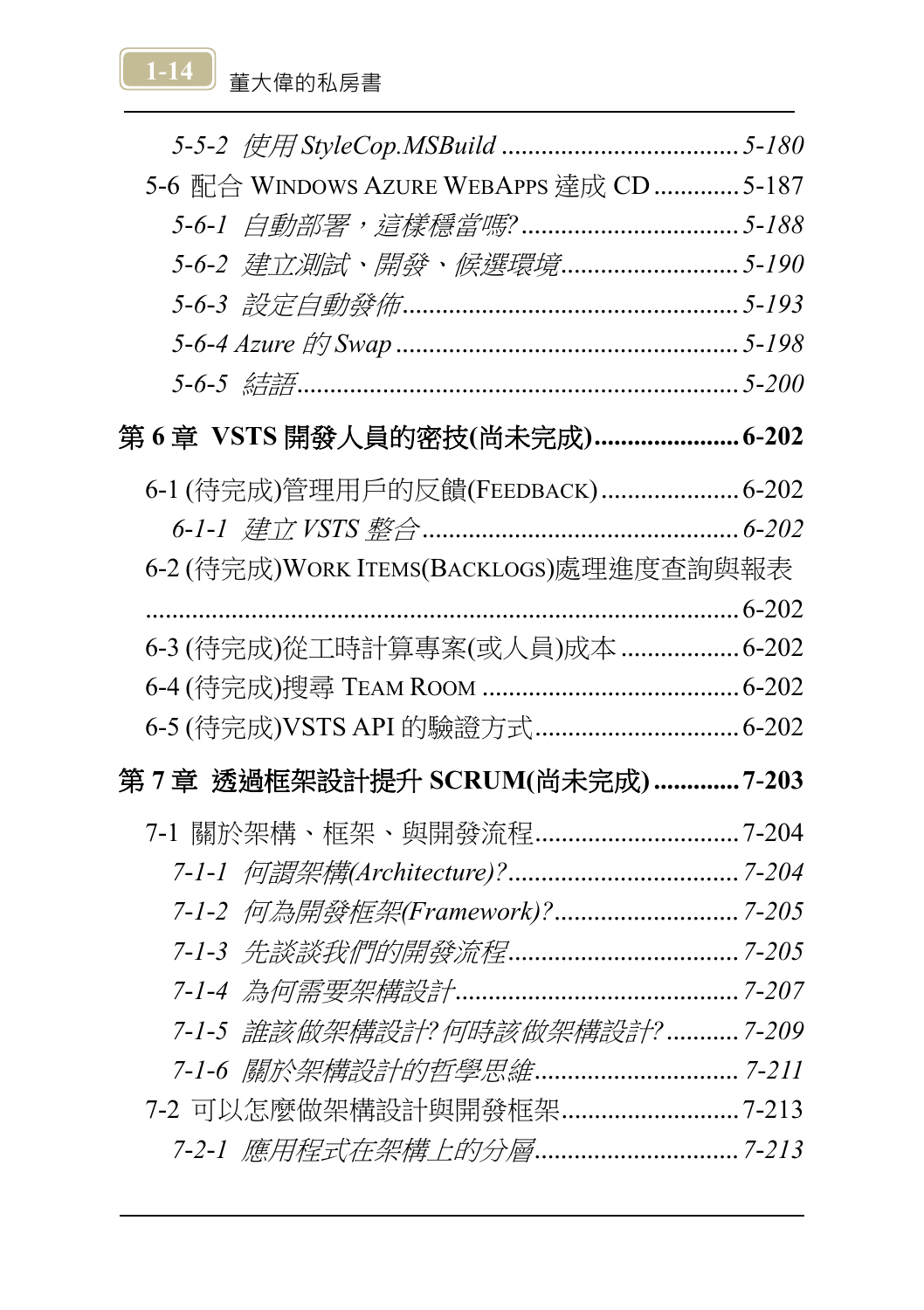

## Visual Studio Online 與團隊開發手冊 **1-15**

| 7-3 我們常用的架構設計與開發框架 7-216            |  |
|-------------------------------------|--|
|                                     |  |
|                                     |  |
|                                     |  |
| 7-3-4 透過 Framework 簡化開發與流程 7-222    |  |
| 7-3-5 商業邏輯層 – ServerComponent 7-222 |  |
|                                     |  |
|                                     |  |
|                                     |  |
|                                     |  |
| 7-3-10 透過 Nuget 套件簡化開發與確保架構 7-229   |  |
|                                     |  |
|                                     |  |
| 7-4-2 我們的架構設計、開發框架、與範本 7-231        |  |
| 7-4-3 建構你自己的架構設計、開發框架、與範本           |  |
|                                     |  |
|                                     |  |
|                                     |  |
|                                     |  |
|                                     |  |
|                                     |  |
|                                     |  |
| 7-6-1 設計架構不難,難在讓開發人員遵循 7-232        |  |
|                                     |  |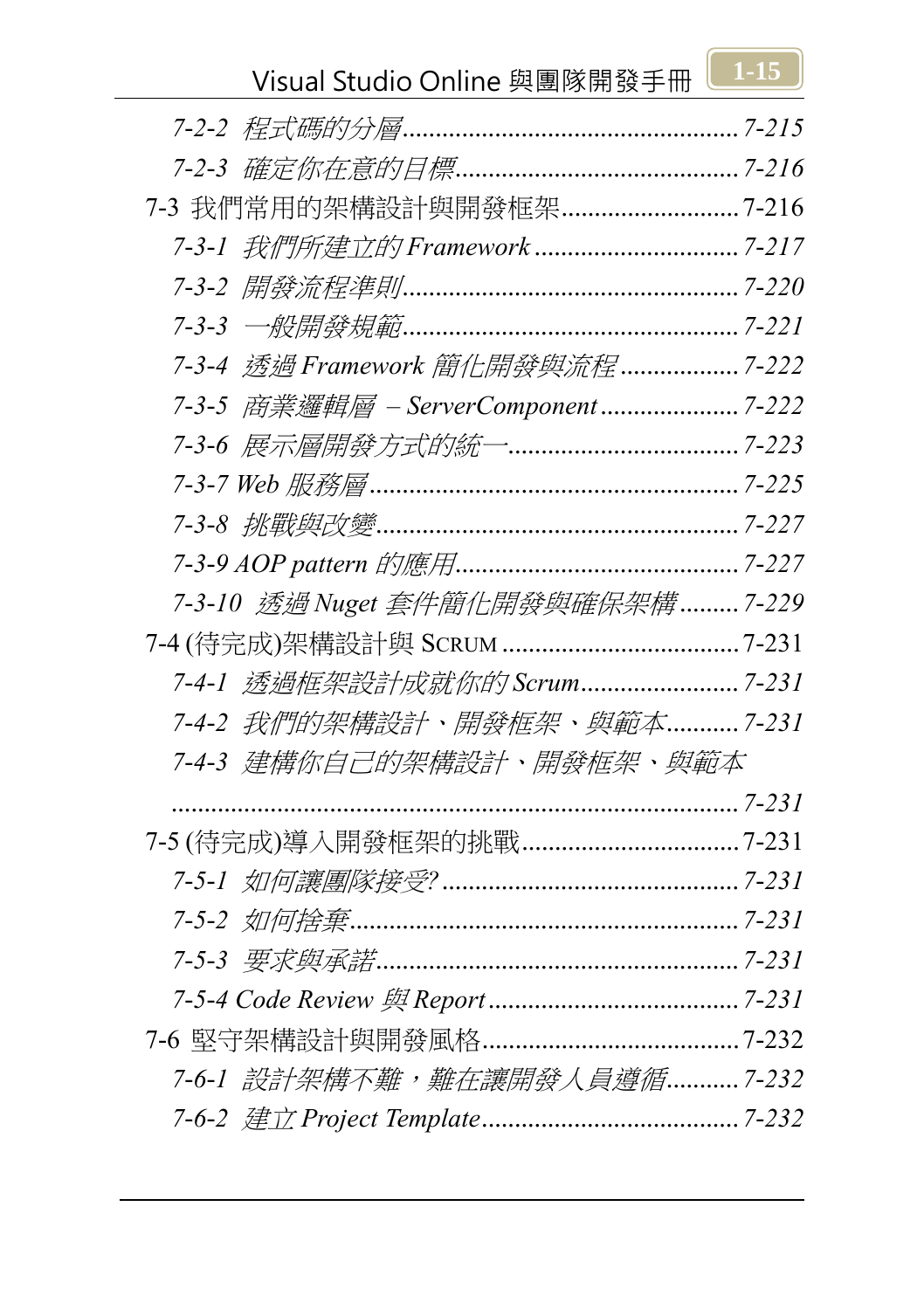[1-16]<br>董大偉的私房書

| 7-6-3 建立 Private Nuget Server & Package  7-232 |  |
|------------------------------------------------|--|
|                                                |  |
|                                                |  |
|                                                |  |
|                                                |  |
|                                                |  |
|                                                |  |
|                                                |  |
|                                                |  |
|                                                |  |
|                                                |  |
|                                                |  |
|                                                |  |
|                                                |  |
|                                                |  |
|                                                |  |
| 10-1 PM, 你必須真的在乎團隊才行 10-281                    |  |
| 10-2 飛機上的 27A - 談敏捷開發的成案問題  10-286             |  |
| 10-3 專案中一個幾乎遙不可及的夢 - 專人專用  10-291              |  |
| 10-4 為什麼我要規範所有團隊用同樣的架構開發專案?                    |  |
|                                                |  |
|                                                |  |
| 10-6 如何培養你的『溝通力』…………………………… 10-306             |  |
|                                                |  |
|                                                |  |
|                                                |  |